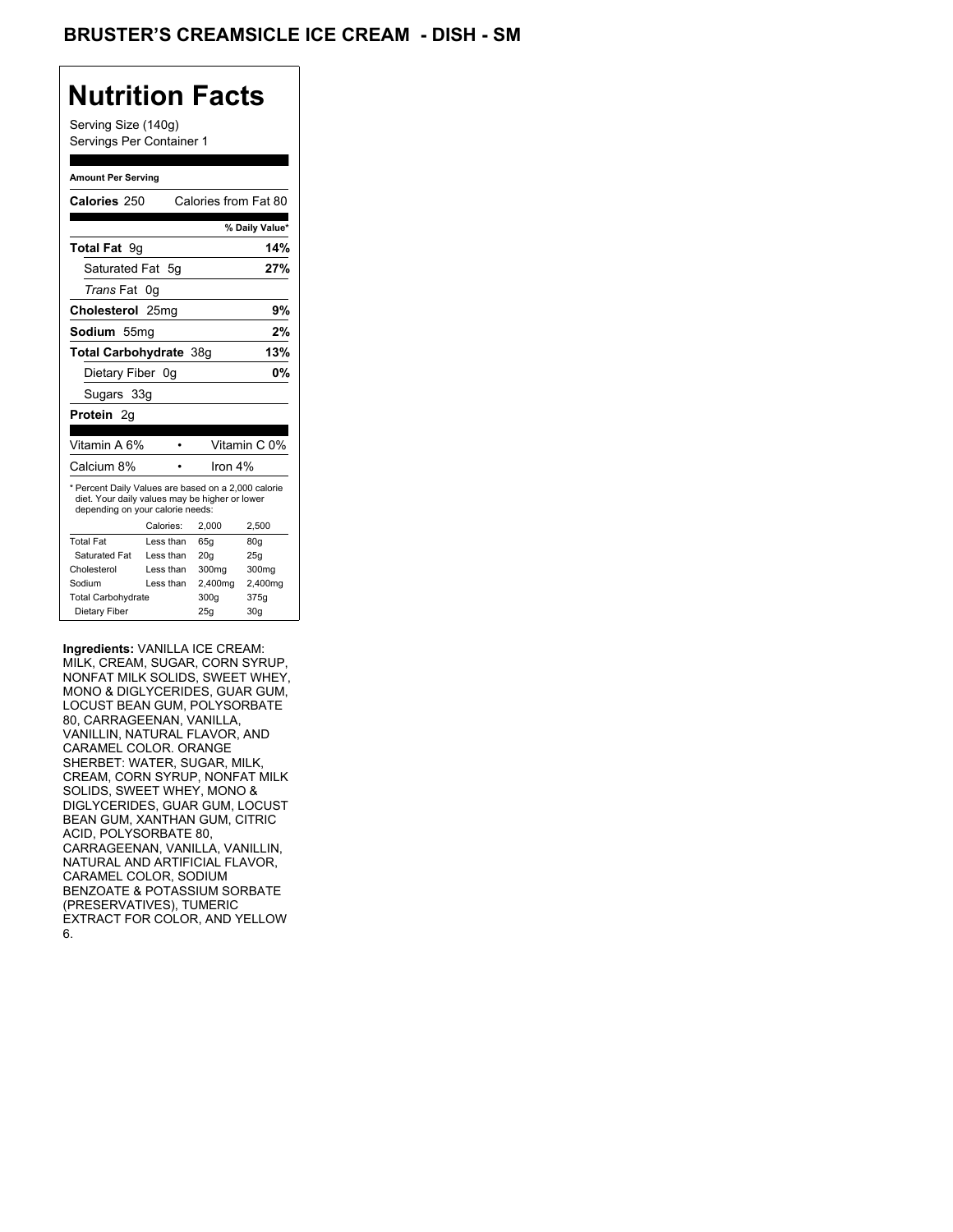## BRUSTER'S CREAMSICLE ICE CREAM - DISH - REG

# Nutrition Facts

Serving Size (210g) Servings Per Container 1

#### Amount Per Serving

| Calories 370                                                                                                                              |           | Calories from Fat 130 |                |
|-------------------------------------------------------------------------------------------------------------------------------------------|-----------|-----------------------|----------------|
|                                                                                                                                           |           |                       | % Daily Value* |
| Total Fat 14g                                                                                                                             |           |                       | 22%            |
| Saturated Fat                                                                                                                             | - 8g      |                       | 41%            |
| Trans Fat                                                                                                                                 | 0g        |                       |                |
| Cholesterol                                                                                                                               | 40mg      |                       | 14%            |
| Sodium 80mg                                                                                                                               |           |                       | 3%             |
| Total Carbohydrate 58g                                                                                                                    |           |                       | 19%            |
| Dietary Fiber 0g                                                                                                                          |           |                       | 0%             |
| Sugars 50g                                                                                                                                |           |                       |                |
| Protein 4a                                                                                                                                |           |                       |                |
| Vitamin A 10%                                                                                                                             |           |                       | Vitamin C 2%   |
| Calcium 10%                                                                                                                               |           | Iron 8%               |                |
| * Percent Daily Values are based on a 2,000 calorie<br>diet. Your daily values may be higher or lower<br>depending on your calorie needs: |           |                       |                |
|                                                                                                                                           | Calories: | 2.000                 | 2.500          |
| <b>Total Fat</b>                                                                                                                          | Less than | 65q                   | 80q            |
| Saturated Fat                                                                                                                             | Less than | 20 <sub>g</sub>       | 25g            |
| Cholesterol                                                                                                                               | Less than | 300mg                 | 300mg          |
| Sodium                                                                                                                                    | Less than | 2,400mg               | 2,400mg        |
| <b>Total Carbohydrate</b>                                                                                                                 |           | 300g                  | 375g           |
| Dietary Fiber                                                                                                                             |           | 25q                   | 30q            |

Ingredients: VANILLA ICE CREAM: MILK, CREAM, SUGAR, CORN SYRUP, NONFAT MILK SOLIDS, SWEET WHEY, MONO & DIGLYCERIDES, GUAR GUM, LOCUST BEAN GUM, POLYSORBATE 80, CARRAGEENAN, VANILLA, VANILLIN, NATURAL FLAVOR, AND CARAMEL COLOR. ORANGE SHERBET: WATER, SUGAR, MILK, CREAM, CORN SYRUP, NONFAT MILK SOLIDS, SWEET WHEY, MONO & DIGLYCERIDES, GUAR GUM, LOCUST BEAN GUM, XANTHAN GUM, CITRIC ACID, POLYSORBATE 80, CARRAGEENAN, VANILLA, VANILLIN, NATURAL AND ARTIFICIAL FLAVOR, CARAMEL COLOR, SODIUM BENZOATE & POTASSIUM SORBATE (PRESERVATIVES), TUMERIC EXTRACT FOR COLOR, AND YELLOW 6.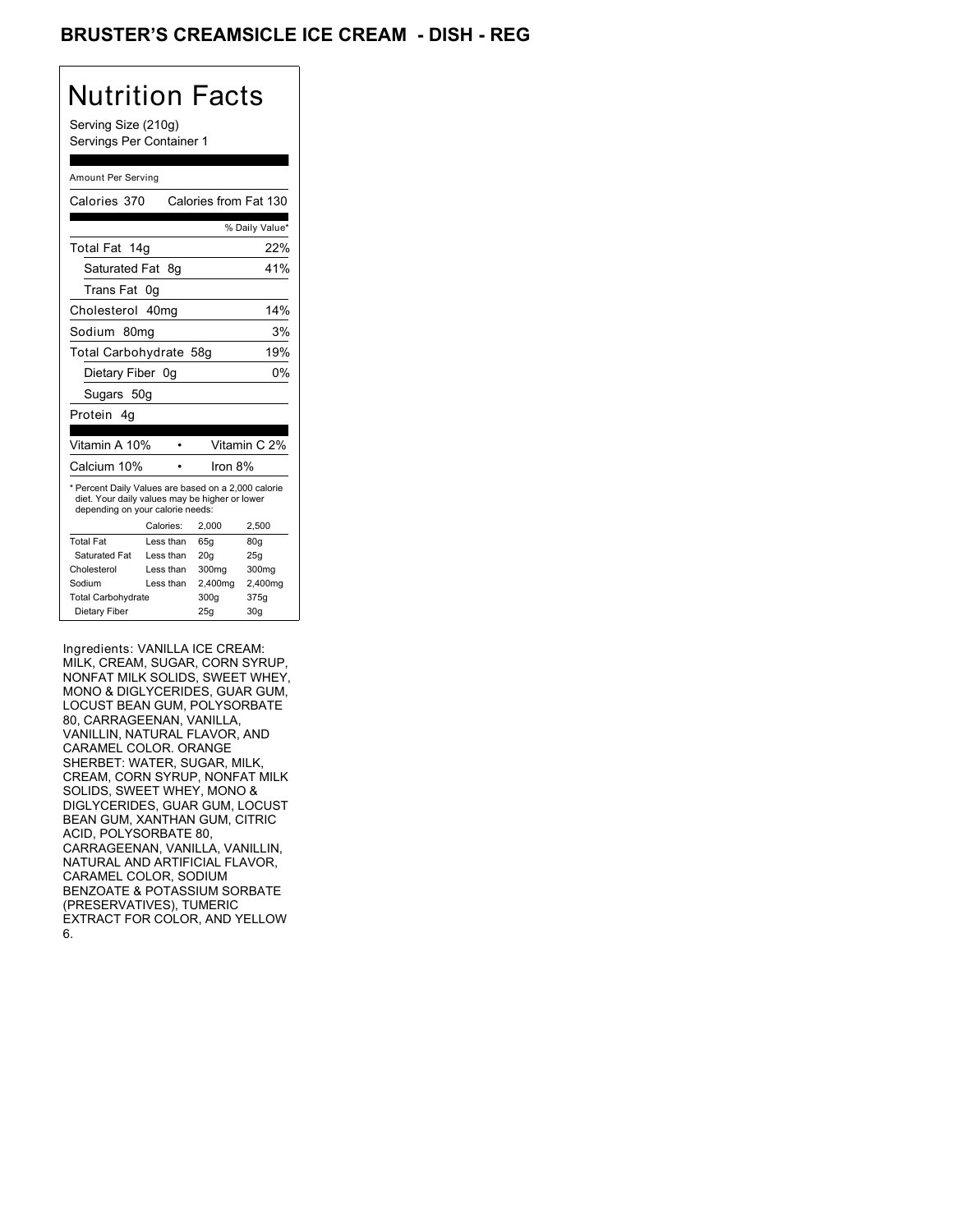## BRUSTER'S CREAMSICLE ICE CREAM - DISH - LG

## Nutrition Facts

Serving Size (280g) Servings Per Container 1

#### Amount Per Serving

| Calories 500                                                                                                                              |            | Calories from Fat 170 |                |
|-------------------------------------------------------------------------------------------------------------------------------------------|------------|-----------------------|----------------|
|                                                                                                                                           |            |                       | % Daily Value* |
| Total Fat 19g                                                                                                                             |            |                       | 29%            |
| Saturated Fat 11q                                                                                                                         |            |                       | 55%            |
| Trans Fat                                                                                                                                 | 0g         |                       |                |
| Cholesterol                                                                                                                               | 55mg       |                       | 18%            |
| Sodium 110mg                                                                                                                              |            |                       | 5%             |
| Total Carbohydrate 77g                                                                                                                    |            |                       | 26%            |
| Dietary Fiber 0g                                                                                                                          |            |                       | 0%             |
| Sugars 67g                                                                                                                                |            |                       |                |
| Protein<br>5q                                                                                                                             |            |                       |                |
| Vitamin A 15%                                                                                                                             |            |                       | Vitamin C 4%   |
| Calcium 15%                                                                                                                               |            | Iron 10%              |                |
| * Percent Daily Values are based on a 2,000 calorie<br>diet. Your daily values may be higher or lower<br>depending on your calorie needs: |            |                       |                |
|                                                                                                                                           | Calories:  | 2,000                 | 2,500          |
| <b>Total Fat</b>                                                                                                                          | Less than  | 65q                   | 80q            |
| Saturated Fat                                                                                                                             | Less than  | 20q                   | 25q            |
| Cholesterol                                                                                                                               | I ess than | 300mg                 | 300mg          |
| Sodium                                                                                                                                    | Less than  | 2,400mg               | 2,400mg        |
| <b>Total Carbohydrate</b>                                                                                                                 |            | 300g                  | 375g           |
| Dietary Fiber                                                                                                                             |            | 25q                   | 30q            |

Ingredients: VANILLA ICE CREAM: MILK, CREAM, SUGAR, CORN SYRUP, NONFAT MILK SOLIDS, SWEET WHEY, MONO & DIGLYCERIDES, GUAR GUM, LOCUST BEAN GUM, POLYSORBATE 80, CARRAGEENAN, VANILLA, VANILLIN, NATURAL FLAVOR, AND CARAMEL COLOR. ORANGE SHERBET: WATER, SUGAR, MILK, CREAM, CORN SYRUP, NONFAT MILK SOLIDS, SWEET WHEY, MONO & DIGLYCERIDES, GUAR GUM, LOCUST BEAN GUM, XANTHAN GUM, CITRIC ACID, POLYSORBATE 80, CARRAGEENAN, VANILLA, VANILLIN, NATURAL AND ARTIFICIAL FLAVOR, CARAMEL COLOR, SODIUM BENZOATE & POTASSIUM SORBATE (PRESERVATIVES), TUMERIC EXTRACT FOR COLOR, AND YELLOW 6.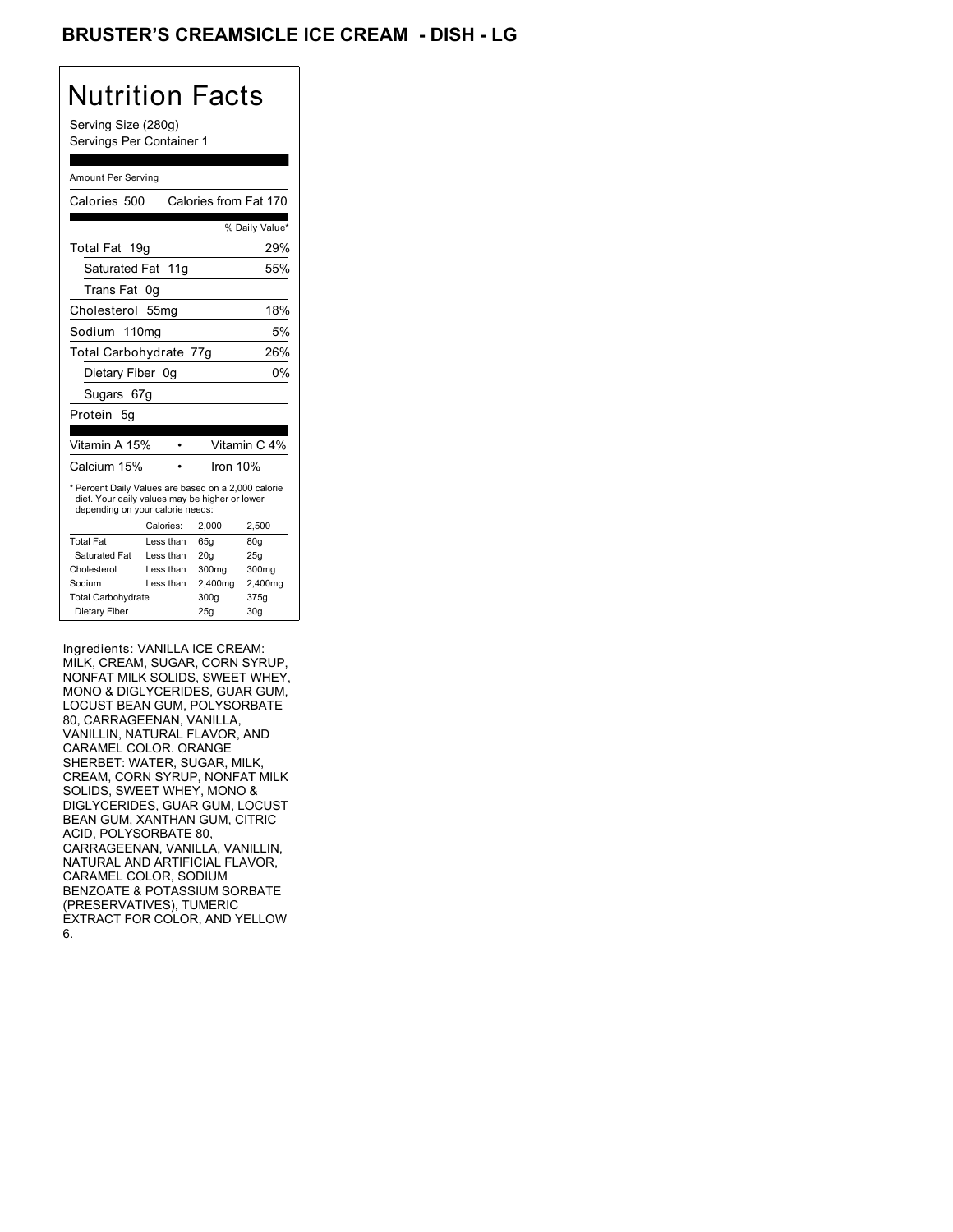## BRUSTER'S CREAMSICLE ICE CREAM - SUGAR CONE - SM

# Nutrition Facts

Serving Size (153g) Servings Per Container 1

#### Amount Per Serving

| Calories 300           |     | Calories from Fat 90                                |
|------------------------|-----|-----------------------------------------------------|
|                        |     | % Daily Value*                                      |
| Total Fat 10g          |     | 15%                                                 |
| Saturated Fat 5q       |     | 27%                                                 |
| Trans Fat 0q           |     |                                                     |
| Cholesterol 25mg       |     | 9%                                                  |
| Sodium 75mg            |     | 3%                                                  |
| Total Carbohydrate 50g |     | 17%                                                 |
| Dietary Fiber          | .0a | 0%                                                  |
| Sugars 36g             |     |                                                     |
| Protein 3g             |     |                                                     |
|                        |     |                                                     |
| Vitamin A 6%           |     | Vitamin C 0%                                        |
| Calcium 10%            |     | lron 6%                                             |
| diet.                  |     | * Percent Daily Values are based on a 2,000 calorie |

Ingredients: VANILLA ICE CREAM: MILK, CREAM, SUGAR, CORN SYRUP, NONFAT MILK SOLIDS, SWEET WHEY, MONO & DIGLYCERIDES, GUAR GUM, LOCUST BEAN GUM, POLYSORBATE 80, CARRAGEENAN, VANILLA, VANILLIN, NATURAL FLAVOR, AND CARAMEL COLOR. ORANGE SHERBET: WATER, SUGAR, MILK, CREAM, CORN SYRUP, NONFAT MILK SOLIDS, SWEET WHEY, MONO & DIGLYCERIDES, GUAR GUM, LOCUST BEAN GUM, XANTHAN GUM, CITRIC ACID, POLYSORBATE 80, CARRAGEENAN, VANILLA, VANILLIN, NATURAL AND ARTIFICIAL FLAVOR, CARAMEL COLOR, SODIUM BENZOATE & POTASSIUM SORBATE (PRESERVATIVES), TUMERIC EXTRACT FOR COLOR, AND YELLOW 6. SUGAR CONE: ENRICHED WHEAT FLOUR (ENRICHED WITH NIACIN, REDUCED IRON, THIAMIN MONONITRATE, RIBOFLAVIN, FOLIC ACID), TAPIOCA FLOUR, SUGAR, VEGETABLE SHORTENING (SOYBEAN AND/OR CANOLA OIL, MODIFIED PALM OIL, SOY LECITHIN, AND/OR PARTIALLY HYDROGENATED SOYBEAN OIL), OAT FIBER AND/OR VEGETABLE FIBER, SALT, CARAMEL COLOR, ARTIFICIAL FLAVOR, SOY LECITHIN.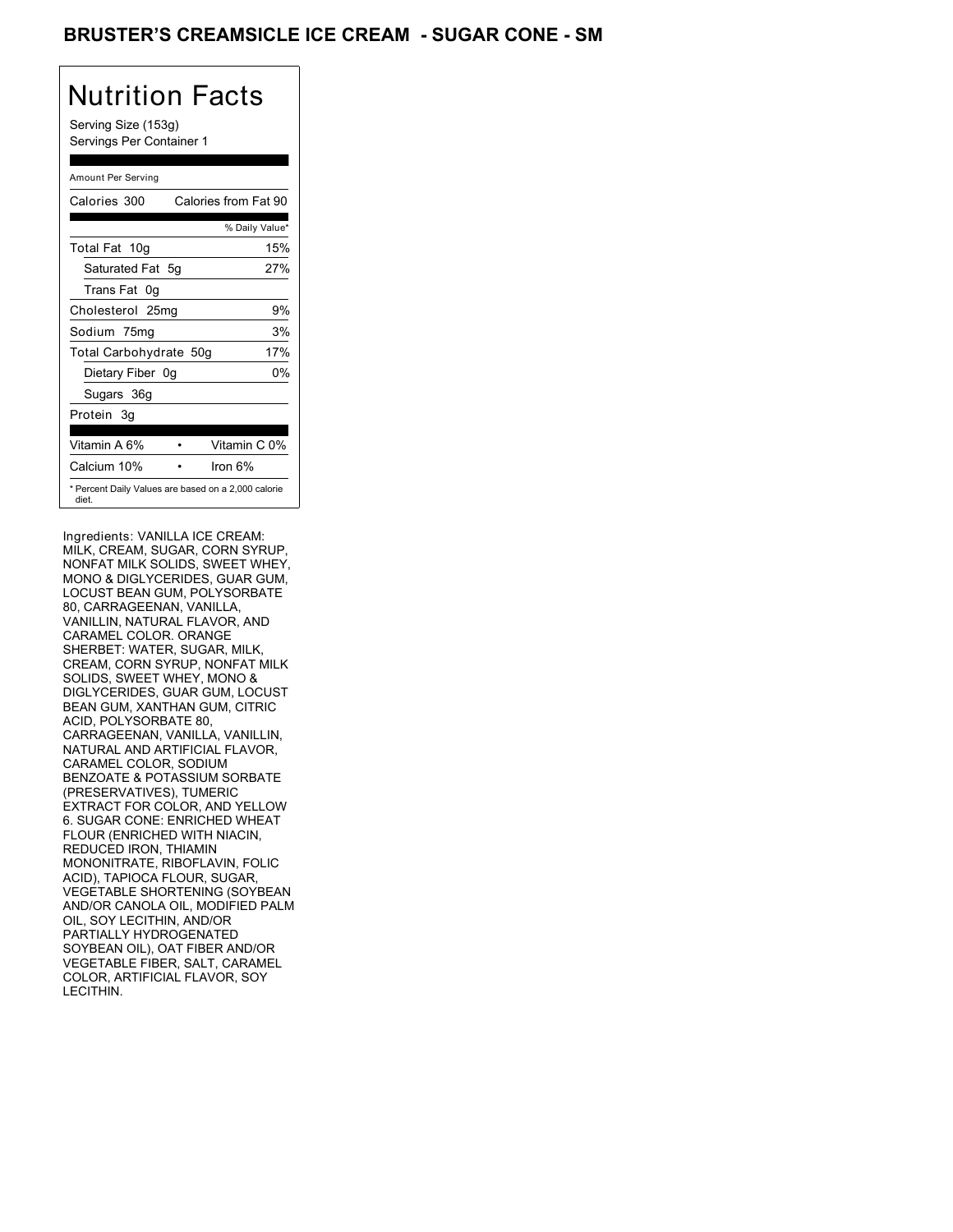## BRUSTER'S CREAMSICLE ICE CREAM - SUGAR CONE - REG

# Nutrition Facts

Serving Size (223g) Servings Per Container 1

#### Amount Per Serving

| Calories 420           | Calories from Fat 130                               |
|------------------------|-----------------------------------------------------|
|                        | % Daily Value*                                      |
| Total Fat 14g          | 22%                                                 |
| Saturated Fat 8g       | 41%                                                 |
| Trans Fat 0q           |                                                     |
| Cholesterol 40mg       | 14%                                                 |
| Sodium 100mg           | $4\%$                                               |
| Total Carbohydrate 70g | 23%                                                 |
| Dietary Fiber 0g       | 0%                                                  |
| Sugars 53g             |                                                     |
| Protein 4q             |                                                     |
| Vitamin A 10%          | Vitamin C 2%                                        |
| Calcium 15%            | Iron 10%                                            |
| diet.                  | * Percent Daily Values are based on a 2,000 calorie |

Ingredients: VANILLA ICE CREAM: MILK, CREAM, SUGAR, CORN SYRUP, NONFAT MILK SOLIDS, SWEET WHEY, MONO & DIGLYCERIDES, GUAR GUM, LOCUST BEAN GUM, POLYSORBATE 80, CARRAGEENAN, VANILLA, VANILLIN, NATURAL FLAVOR, AND CARAMEL COLOR. ORANGE SHERBET: WATER, SUGAR, MILK, CREAM, CORN SYRUP, NONFAT MILK SOLIDS, SWEET WHEY, MONO & DIGLYCERIDES, GUAR GUM, LOCUST BEAN GUM, XANTHAN GUM, CITRIC ACID, POLYSORBATE 80, CARRAGEENAN, VANILLA, VANILLIN, NATURAL AND ARTIFICIAL FLAVOR, CARAMEL COLOR, SODIUM BENZOATE & POTASSIUM SORBATE (PRESERVATIVES), TUMERIC EXTRACT FOR COLOR, AND YELLOW 6. SUGAR CONE: ENRICHED WHEAT FLOUR (ENRICHED WITH NIACIN, REDUCED IRON, THIAMIN MONONITRATE, RIBOFLAVIN, FOLIC ACID), TAPIOCA FLOUR, SUGAR, VEGETABLE SHORTENING (SOYBEAN AND/OR CANOLA OIL, MODIFIED PALM OIL, SOY LECITHIN, AND/OR PARTIALLY HYDROGENATED SOYBEAN OIL), OAT FIBER AND/OR VEGETABLE FIBER, SALT, CARAMEL COLOR, ARTIFICIAL FLAVOR, SOY LECITHIN.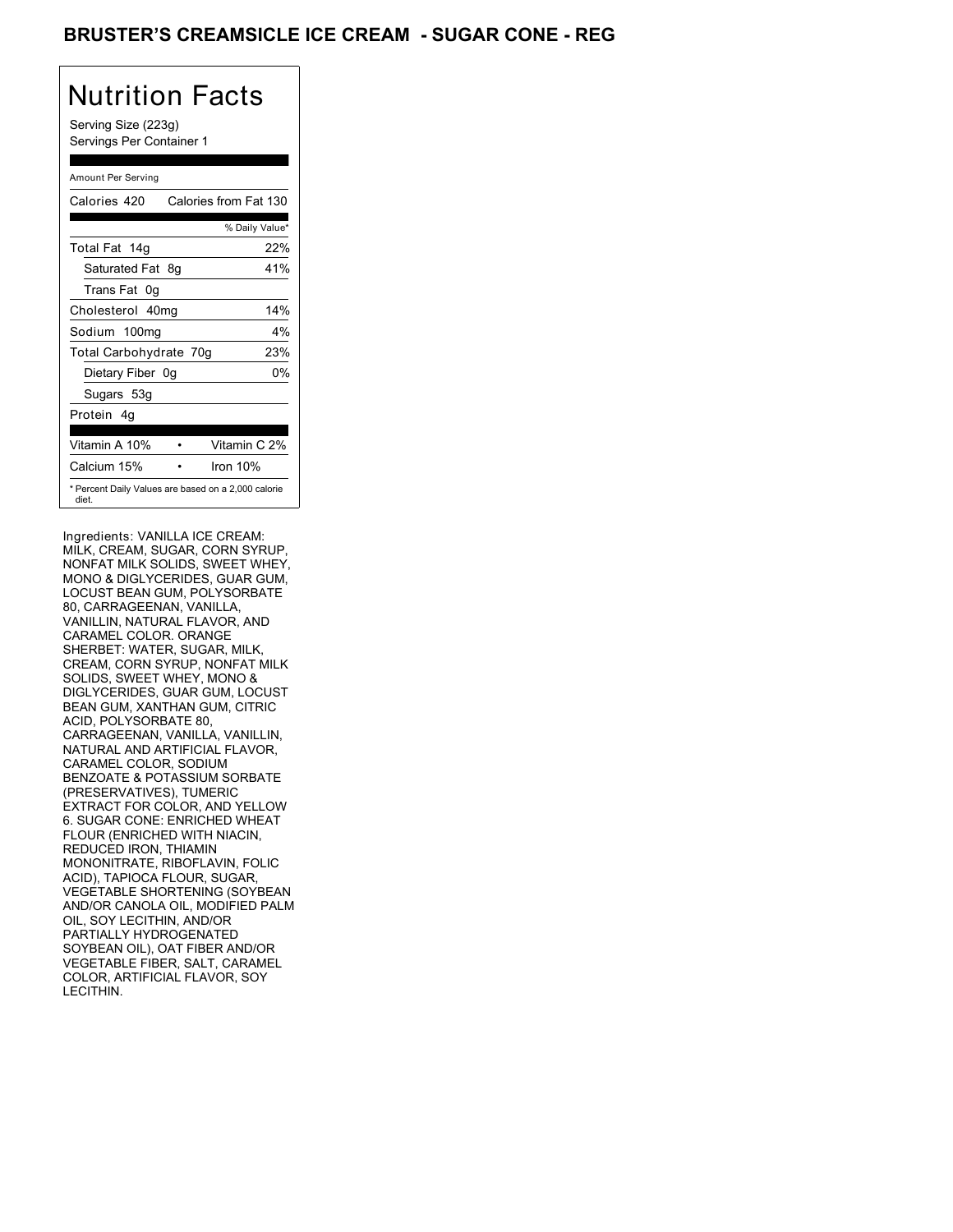## BRUSTER'S CREAMSICLE ICE CREAM - SUGAR CONE - LG

# Nutrition Facts

Serving Size (293g) Servings Per Container 1

#### Amount Per Serving

| Calories 550           | Calories from Fat 170                               |
|------------------------|-----------------------------------------------------|
|                        | % Daily Value*                                      |
| Total Fat 19g          | 29%                                                 |
| Saturated Fat 11g      | 55%                                                 |
| Trans Fat 0q           |                                                     |
| Cholesterol 55mg       | 18%                                                 |
| Sodium 130mg           | 5%                                                  |
| Total Carbohydrate 89g | 30%                                                 |
| Dietary Fiber 0g       | 0%                                                  |
| Sugars 70g             |                                                     |
| Protein 5q             |                                                     |
| Vitamin A 15%          | Vitamin C 4%                                        |
| Calcium 20%            | Iron 10%                                            |
| diet.                  | * Percent Daily Values are based on a 2,000 calorie |

Ingredients: VANILLA ICE CREAM: MILK, CREAM, SUGAR, CORN SYRUP, NONFAT MILK SOLIDS, SWEET WHEY, MONO & DIGLYCERIDES, GUAR GUM, LOCUST BEAN GUM, POLYSORBATE 80, CARRAGEENAN, VANILLA, VANILLIN, NATURAL FLAVOR, AND CARAMEL COLOR. ORANGE SHERBET: WATER, SUGAR, MILK, CREAM, CORN SYRUP, NONFAT MILK SOLIDS, SWEET WHEY, MONO & DIGLYCERIDES, GUAR GUM, LOCUST BEAN GUM, XANTHAN GUM, CITRIC ACID, POLYSORBATE 80, CARRAGEENAN, VANILLA, VANILLIN, NATURAL AND ARTIFICIAL FLAVOR, CARAMEL COLOR, SODIUM BENZOATE & POTASSIUM SORBATE (PRESERVATIVES), TUMERIC EXTRACT FOR COLOR, AND YELLOW 6. SUGAR CONE: ENRICHED WHEAT FLOUR (ENRICHED WITH NIACIN, REDUCED IRON, THIAMIN MONONITRATE, RIBOFLAVIN, FOLIC ACID), TAPIOCA FLOUR, SUGAR, VEGETABLE SHORTENING (SOYBEAN AND/OR CANOLA OIL, MODIFIED PALM OIL, SOY LECITHIN, AND/OR PARTIALLY HYDROGENATED SOYBEAN OIL), OAT FIBER AND/OR VEGETABLE FIBER, SALT, CARAMEL COLOR, ARTIFICIAL FLAVOR, SOY LECITHIN.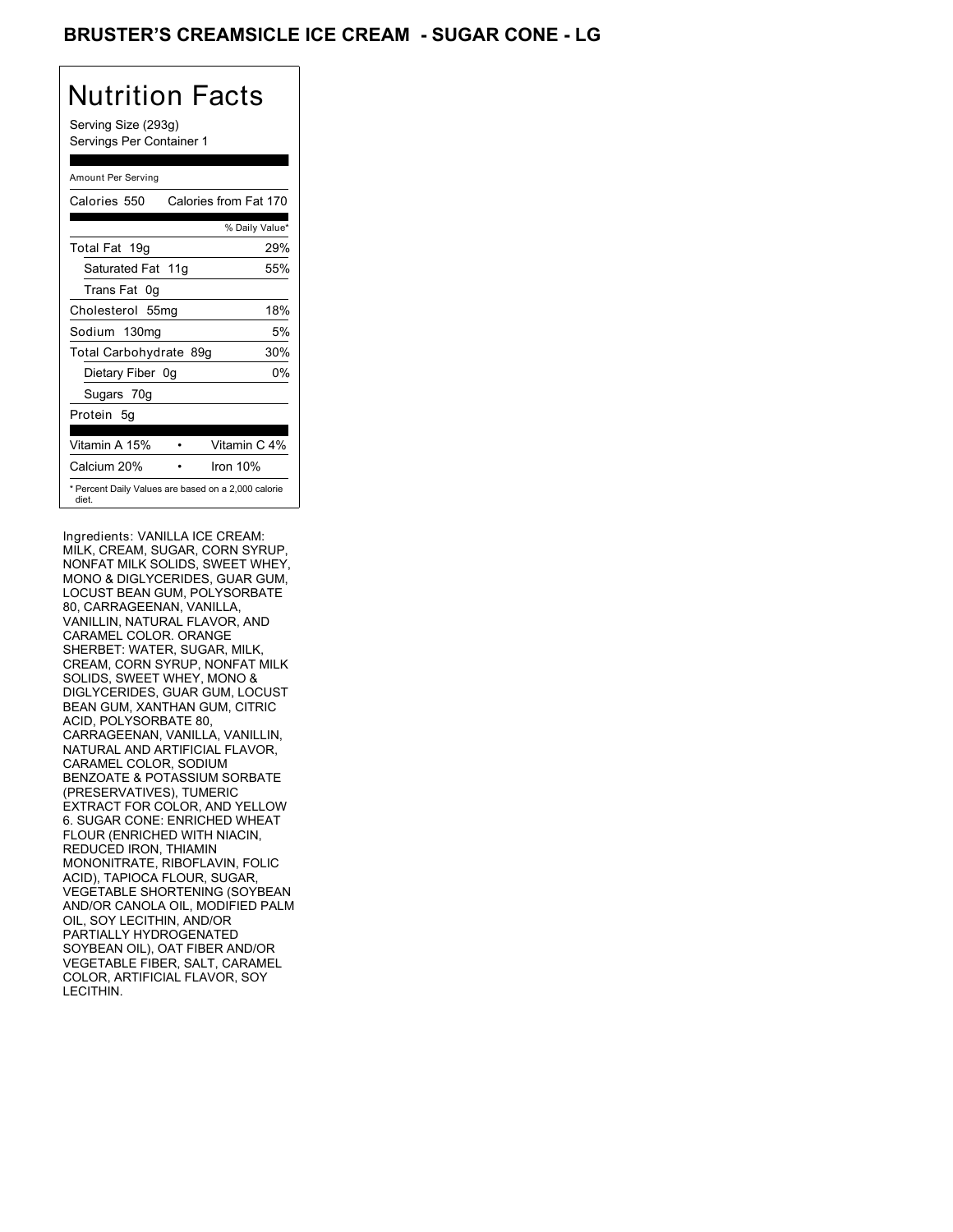## BRUSTER'S CREAMSICLE ICE CREAM **- CAKE CONE - SM**

## Nutrition Facts

Serving Size (146g) Servings Per Container 1

#### Amount Per Serving

| Calories 270           |     | Calories from Fat 90                                |
|------------------------|-----|-----------------------------------------------------|
|                        |     | % Daily Value*                                      |
| Total Fat 10g          |     | 15%                                                 |
| Saturated Fat 5g       |     | 27%                                                 |
| Trans Fat 0q           |     |                                                     |
| Cholesterol 25mg       |     | 9%                                                  |
| Sodium 65mq            |     | 3%                                                  |
| Total Carbohydrate 43g |     | 14%                                                 |
| Dietary Fiber          | .0a | 0%                                                  |
| Sugars 34g             |     |                                                     |
| Protein 3g             |     |                                                     |
| Vitamin A 6%           |     | Vitamin C 0%                                        |
| Calcium 8%             |     | Iron $6\%$                                          |
| diet.                  |     | * Percent Daily Values are based on a 2,000 calorie |

Ingredients: VANILLA ICE CREAM: MILK, CREAM, SUGAR, CORN SYRUP, NONFAT MILK SOLIDS, SWEET WHEY, MONO & DIGLYCERIDES, GUAR GUM, LOCUST BEAN GUM, POLYSORBATE 80, CARRAGEENAN, VANILLA, VANILLIN, NATURAL FLAVOR, AND CARAMEL COLOR. ORANGE SHERBET: WATER, SUGAR, MILK, CREAM, CORN SYRUP, NONFAT MILK SOLIDS, SWEET WHEY, MONO & DIGLYCERIDES, GUAR GUM, LOCUST BEAN GUM, XANTHAN GUM, CITRIC ACID, POLYSORBATE 80, CARRAGEENAN, VANILLA, VANILLIN, NATURAL AND ARTIFICIAL FLAVOR, CARAMEL COLOR, SODIUM BENZOATE & POTASSIUM SORBATE (PRESERVATIVES), TUMERIC EXTRACT FOR COLOR, AND YELLOW 6. CAKE CONE: ENRICHED WHEAT FLOUR (ENRICHED WITH NIACIN, REDUCED IRON, THIAMIN MONONITRATE, RIBOFLAVIN, FOLIC ACID), TAPIOCA FLOUR, SUGAR, VEGETABLE OIL SHORTENING (SOYBEAN AND/OR CANOLA OIL, MODIFIED PALM OIL, SOY LECITHIN, AND/OR PARTIALLY HYDROGENATED SOYBEAN OIL), LEAVENING (SODIUM BICARBONATE, AMMONIUM BICARBONATE), SALT, NATURAL FLAVOR, ANNATTO (VEGETABLE COLOR).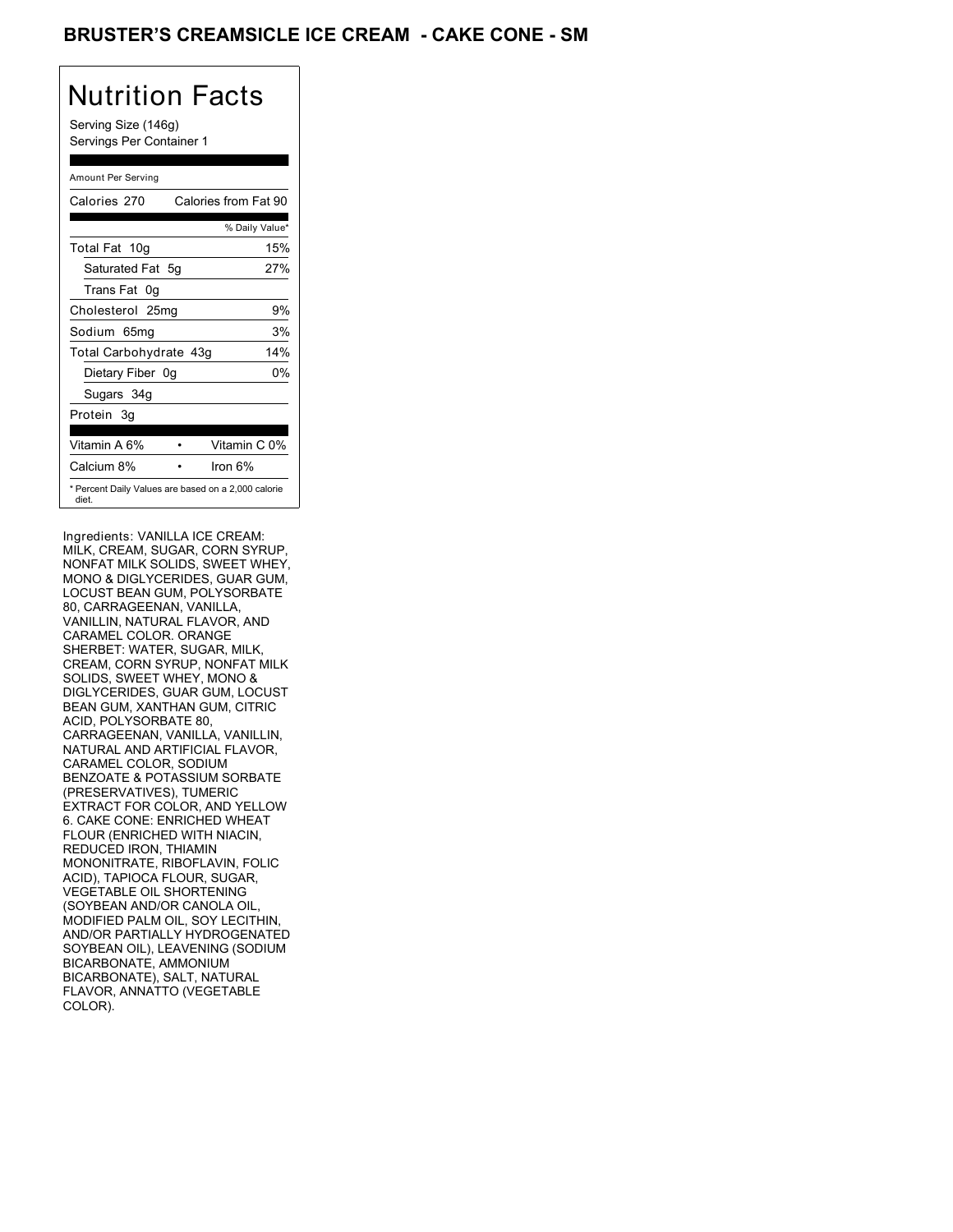## BRUSTER'S CREAMSICLE ICE CREAM **- CAKE CONE - REG**

# Nutrition Facts

Serving Size (216g) Servings Per Container 1

#### Amount Per Serving

| Calories 390           |    | Calories from Fat 130                               |
|------------------------|----|-----------------------------------------------------|
|                        |    | % Daily Value*                                      |
| Total Fat 14g          |    | 22%                                                 |
| Saturated Fat 8q       |    | 41%                                                 |
| Trans Fat 0q           |    |                                                     |
| Cholesterol 40mg       |    | 14%                                                 |
| Sodium 90mg            |    | 4%                                                  |
| Total Carbohydrate 63g |    | 21%                                                 |
| Dietary Fiber          | 0a | 0%                                                  |
| Sugars 50g             |    |                                                     |
| Protein 4q             |    |                                                     |
|                        |    |                                                     |
| Vitamin A 10%          |    | Vitamin C 2%                                        |
| Calcium 10%            |    | Iron 10%                                            |
| diet.                  |    | * Percent Daily Values are based on a 2,000 calorie |

Ingredients: VANILLA ICE CREAM: MILK, CREAM, SUGAR, CORN SYRUP, NONFAT MILK SOLIDS, SWEET WHEY, MONO & DIGLYCERIDES, GUAR GUM, LOCUST BEAN GUM, POLYSORBATE 80, CARRAGEENAN, VANILLA, VANILLIN, NATURAL FLAVOR, AND CARAMEL COLOR. ORANGE SHERBET: WATER, SUGAR, MILK, CREAM, CORN SYRUP, NONFAT MILK SOLIDS, SWEET WHEY, MONO & DIGLYCERIDES, GUAR GUM, LOCUST BEAN GUM, XANTHAN GUM, CITRIC ACID, POLYSORBATE 80, CARRAGEENAN, VANILLA, VANILLIN, NATURAL AND ARTIFICIAL FLAVOR, CARAMEL COLOR, SODIUM BENZOATE & POTASSIUM SORBATE (PRESERVATIVES), TUMERIC EXTRACT FOR COLOR, AND YELLOW 6. CAKE CONE: ENRICHED WHEAT FLOUR (ENRICHED WITH NIACIN, REDUCED IRON, THIAMIN MONONITRATE, RIBOFLAVIN, FOLIC ACID), TAPIOCA FLOUR, SUGAR, VEGETABLE OIL SHORTENING (SOYBEAN AND/OR CANOLA OIL, MODIFIED PALM OIL, SOY LECITHIN, AND/OR PARTIALLY HYDROGENATED SOYBEAN OIL), LEAVENING (SODIUM BICARBONATE, AMMONIUM BICARBONATE), SALT, NATURAL FLAVOR, ANNATTO (VEGETABLE COLOR).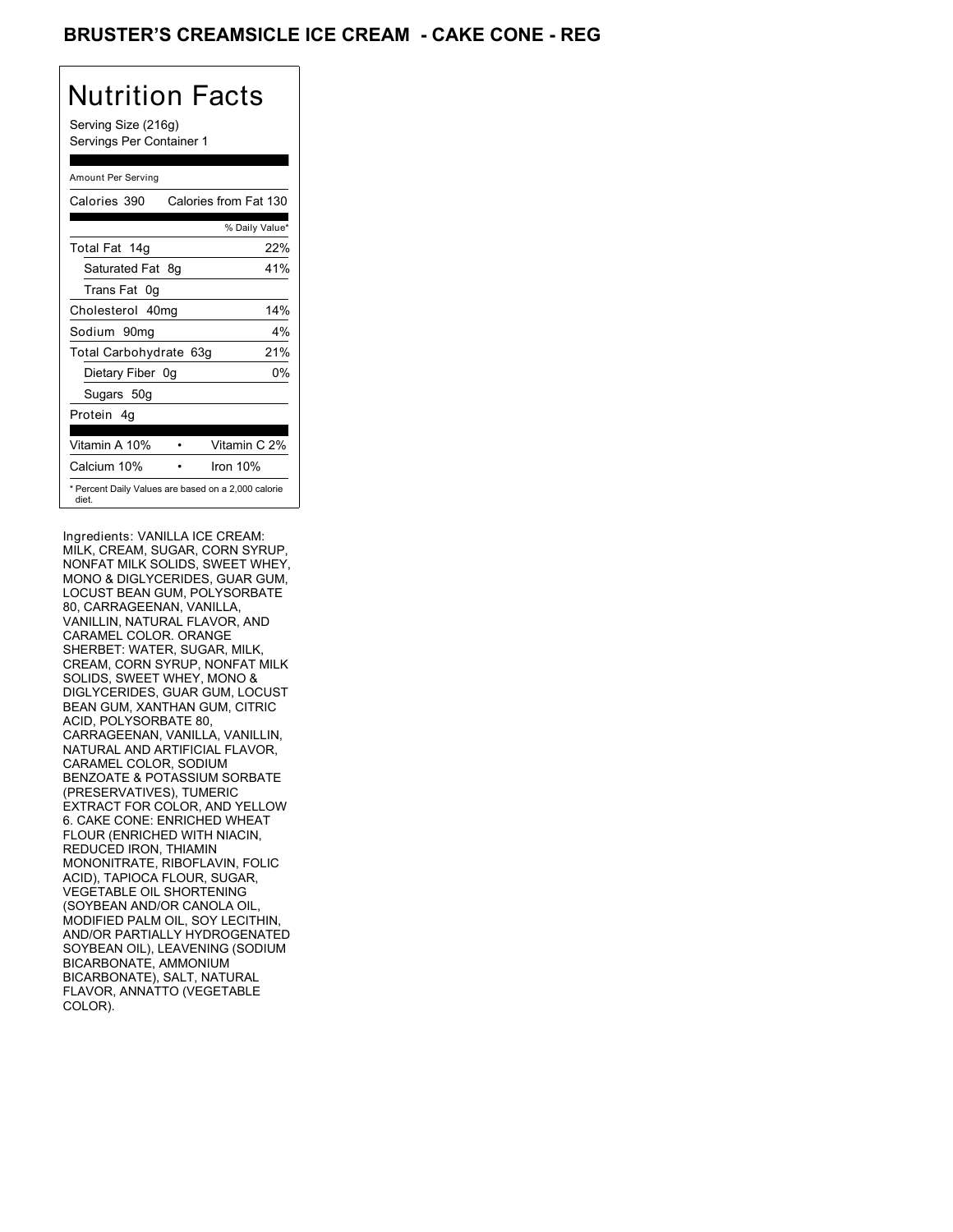## **BRUSTER'S CREAMSICLE ICE CREAM - CAKE CONE - LG**

# Nutrition Facts

Serving Size (286g) Servings Per Container 1

#### Amount Per Serving

| Calories 520           | Calories from Fat 170                               |
|------------------------|-----------------------------------------------------|
|                        | % Daily Value*                                      |
| Total Fat 19g          | 29%                                                 |
| Saturated Fat 11g      | 55%                                                 |
| Trans Fat 0q           |                                                     |
| Cholesterol 55mg       | 18%                                                 |
| Sodium 120mg           | 5%                                                  |
| Total Carbohydrate 82g | 27%                                                 |
| Dietary Fiber 0g       | 0%                                                  |
| Sugars 67g             |                                                     |
| Protein 5q             |                                                     |
| Vitamin A 15%          | Vitamin C 4%                                        |
| Calcium 15%            | Iron 10%                                            |
| diet.                  | * Percent Daily Values are based on a 2,000 calorie |

Ingredients: VANILLA ICE CREAM: MILK, CREAM, SUGAR, CORN SYRUP, NONFAT MILK SOLIDS, SWEET WHEY, MONO & DIGLYCERIDES, GUAR GUM, LOCUST BEAN GUM, POLYSORBATE 80, CARRAGEENAN, VANILLA, VANILLIN, NATURAL FLAVOR, AND CARAMEL COLOR. ORANGE SHERBET: WATER, SUGAR, MILK, CREAM, CORN SYRUP, NONFAT MILK SOLIDS, SWEET WHEY, MONO & DIGLYCERIDES, GUAR GUM, LOCUST BEAN GUM, XANTHAN GUM, CITRIC ACID, POLYSORBATE 80, CARRAGEENAN, VANILLA, VANILLIN, NATURAL AND ARTIFICIAL FLAVOR, CARAMEL COLOR, SODIUM BENZOATE & POTASSIUM SORBATE (PRESERVATIVES), TUMERIC EXTRACT FOR COLOR, AND YELLOW 6. CAKE CONE: ENRICHED WHEAT FLOUR (ENRICHED WITH NIACIN, REDUCED IRON, THIAMIN MONONITRATE, RIBOFLAVIN, FOLIC ACID), TAPIOCA FLOUR, SUGAR, VEGETABLE OIL SHORTENING (SOYBEAN AND/OR CANOLA OIL, MODIFIED PALM OIL, SOY LECITHIN, AND/OR PARTIALLY HYDROGENATED SOYBEAN OIL), LEAVENING (SODIUM BICARBONATE, AMMONIUM BICARBONATE), SALT, NATURAL FLAVOR, ANNATTO (VEGETABLE COLOR).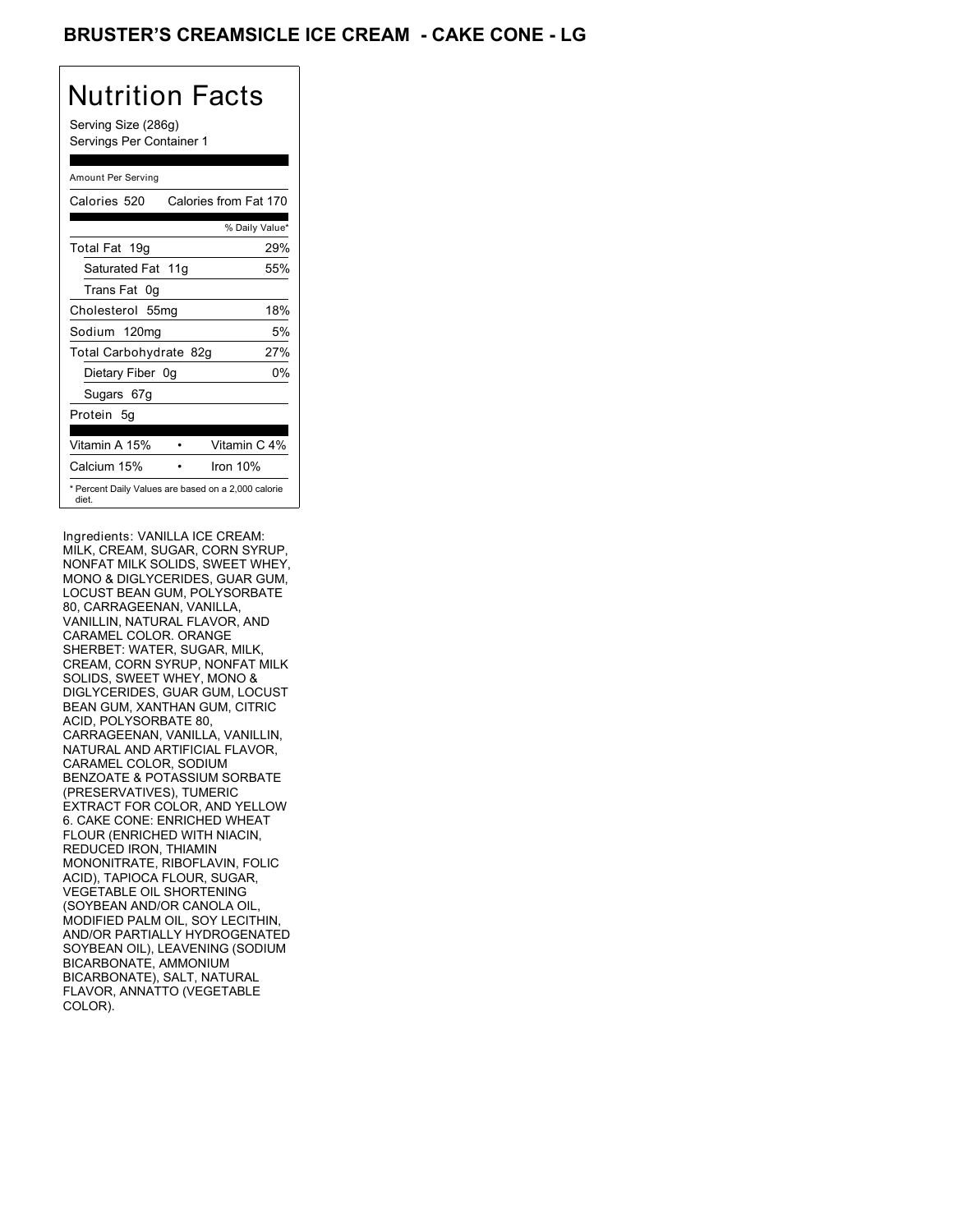## BRUSTER'S CREAMSICLE ICE CREAM - WAFFLE CONE - SM

# Nutrition Facts

Serving Size (170g) Servings Per Container 1

#### Amount Per Serving

| Calories 370           |    | Calories from Fat 110                               |
|------------------------|----|-----------------------------------------------------|
|                        |    | % Daily Value*                                      |
| Total Fat 13g          |    | 19%                                                 |
| Saturated Fat 6g       |    | 31%                                                 |
| Trans Fat 0q           |    |                                                     |
| Cholesterol 35mg       |    | 12%                                                 |
| Sodium 55mg            |    | 2%                                                  |
| Total Carbohydrate 61g |    | 20%                                                 |
| Dietary Fiber          | 0g | 0%                                                  |
| Sugars 44g             |    |                                                     |
| Protein 4q             |    |                                                     |
|                        |    |                                                     |
| Vitamin A 6%           |    | Vitamin C 0%                                        |
| Calcium 8%             |    | Iron $8%$                                           |
| diet.                  |    | * Percent Daily Values are based on a 2,000 calorie |

Ingredients: VANILLA ICE CREAM: MILK, CREAM, SUGAR, CORN SYRUP, NONFAT MILK SOLIDS, SWEET WHEY, MONO & DIGLYCERIDES, GUAR GUM, LOCUST BEAN GUM, POLYSORBATE 80, CARRAGEENAN, VANILLA, VANILLIN, NATURAL FLAVOR, AND CARAMEL COLOR. ORANGE SHERBET: WATER, SUGAR, MILK, CREAM, CORN SYRUP, NONFAT MILK SOLIDS, SWEET WHEY, MONO & DIGLYCERIDES, GUAR GUM, LOCUST BEAN GUM, XANTHAN GUM, CITRIC ACID, POLYSORBATE 80, CARRAGEENAN, VANILLA, VANILLIN, NATURAL AND ARTIFICIAL FLAVOR, CARAMEL COLOR, SODIUM BENZOATE & POTASSIUM SORBATE (PRESERVATIVES), TUMERIC EXTRACT FOR COLOR, AND YELLOW 6. WAFFLE CONE: ENRICHED BLEACHED WHEAT FLOUR (ENRICHED WITH NIACIN, REDUCED IRON, THIAMIN MONONITRATE, RIBOFLAVIN, FOLIC ACID), SUGAR, VEGETABLE SHORTENING (PARTIALLY HYDROGENATED SOYBEAN AND COTTONSEED OILS), WHOLE EGG, ARTIFICIAL FLAVOR (INCLUDING MALTODEXTRIN, MODIFIED CORNSTARCH, BUTTER, BUTTERMILK), DEXTROSE, SOY LECITHIN, ARTIFICIAL VANILLA FLAVOR.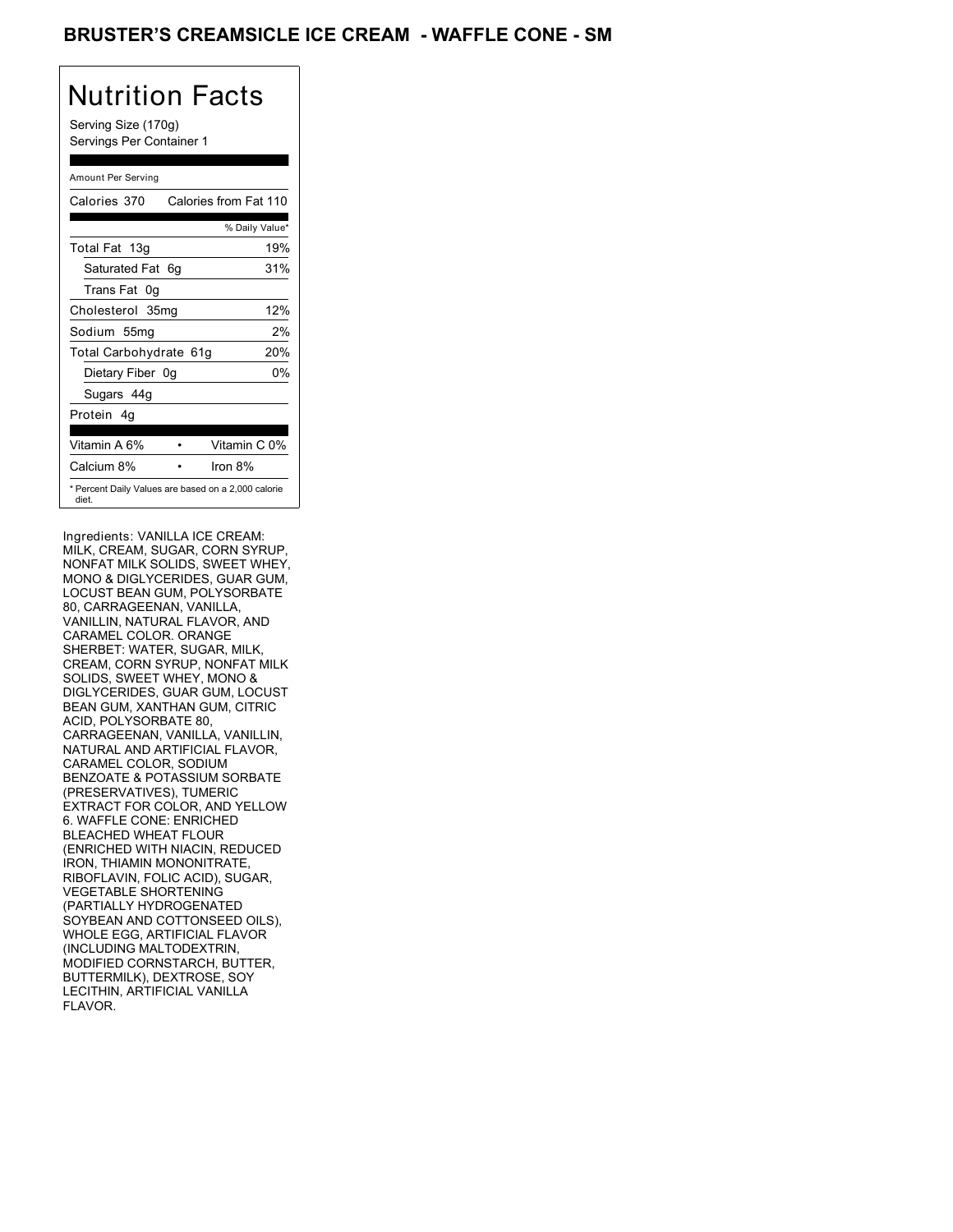## BRUSTER'S CREAMSICLE ICE CREAM - WAFFLE CONE - REG

# Nutrition Facts

Serving Size (240g) Servings Per Container 1

#### Amount Per Serving

| Calories 500           | Calories from Fat 160                               |
|------------------------|-----------------------------------------------------|
|                        | % Daily Value*                                      |
| Total Fat 17g          | 27%                                                 |
| Saturated Fat 9g       | 45%                                                 |
| Trans Fat 0q           |                                                     |
| Cholesterol 50mg       | 16%                                                 |
| Sodium 80mg            | 3%                                                  |
| Total Carbohydrate 81g | 27%                                                 |
| Dietary Fiber 0g       | 0%                                                  |
| Sugars 60g             |                                                     |
| Protein 5q             |                                                     |
| Vitamin A 10%          | Vitamin C 2%                                        |
| Calcium 10%            | Iron 10%                                            |
| diet.                  | * Percent Daily Values are based on a 2,000 calorie |

Ingredients: VANILLA ICE CREAM: MILK, CREAM, SUGAR, CORN SYRUP, NONFAT MILK SOLIDS, SWEET WHEY, MONO & DIGLYCERIDES, GUAR GUM, LOCUST BEAN GUM, POLYSORBATE 80, CARRAGEENAN, VANILLA, VANILLIN, NATURAL FLAVOR, AND CARAMEL COLOR. ORANGE SHERBET: WATER, SUGAR, MILK, CREAM, CORN SYRUP, NONFAT MILK SOLIDS, SWEET WHEY, MONO & DIGLYCERIDES, GUAR GUM, LOCUST BEAN GUM, XANTHAN GUM, CITRIC ACID, POLYSORBATE 80, CARRAGEENAN, VANILLA, VANILLIN, NATURAL AND ARTIFICIAL FLAVOR, CARAMEL COLOR, SODIUM BENZOATE & POTASSIUM SORBATE (PRESERVATIVES), TUMERIC EXTRACT FOR COLOR, AND YELLOW 6. WAFFLE CONE: ENRICHED BLEACHED WHEAT FLOUR (ENRICHED WITH NIACIN, REDUCED IRON, THIAMIN MONONITRATE, RIBOFLAVIN, FOLIC ACID), SUGAR, VEGETABLE SHORTENING (PARTIALLY HYDROGENATED SOYBEAN AND COTTONSEED OILS), WHOLE EGG, ARTIFICIAL FLAVOR (INCLUDING MALTODEXTRIN, MODIFIED CORNSTARCH, BUTTER, BUTTERMILK), DEXTROSE, SOY LECITHIN, ARTIFICIAL VANILLA FLAVOR.